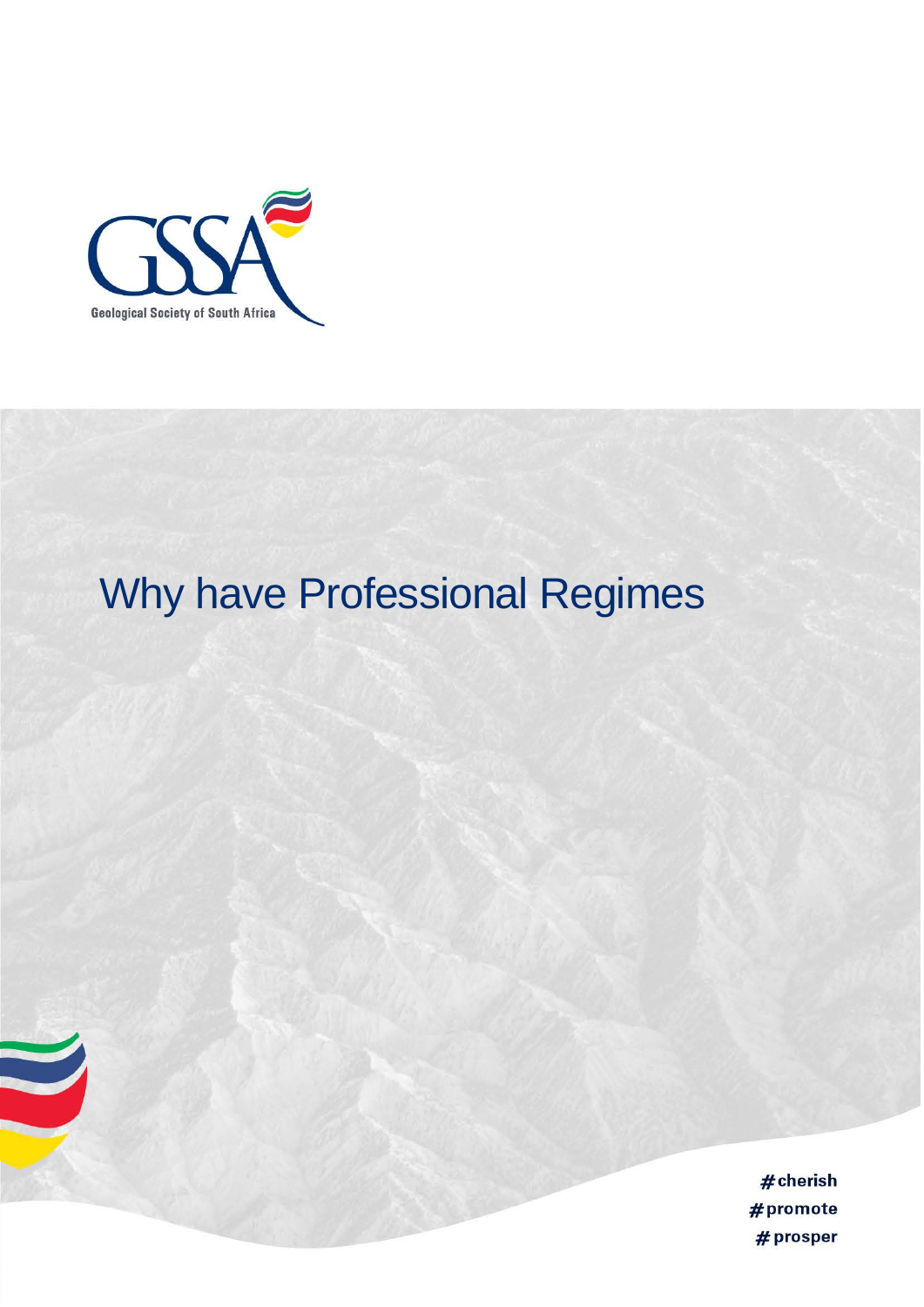

WHY HAVE PROFESSIONAL REGIMES? The following list of reasons, borrowed liberally from various international sister associations, underpin the raison d'etre for professionalism;

## *For the Individual*

- 1. The right to work in one's chosen profession in those jurisdictions where the profession is regulated.
- 2. Peer recognition of one's qualifications and experience
- 3. Public confidence in professional competence and protection against incompetence
- 4. Clarity of an individual's responsibilities and liabilities in terms of a code of conduct
- 5. Marketability in the local and international employment market.
- 6. Statutory empowerment to perform defined work and protection of one's own profession and work
- 7. Career long support of Continuing Professional Development systems and guidance
- 8. International recognition and international portability of skills and qualifications, i.e. one's ability to continue a career elsewhere in the world. (This still developing and is more advanced in some jurisdictions, e.g. across Europe and within Canada, than in others). Benefit from reciprocity agreements where they exist. Mutual Recognition Agreements are being developed; and
- 9. Access to an association's services (including meetings, symposia and publications) and social and professional networks.

#### *For the employer and /or client*

- 1. Validation of an individual's qualifications and competence to perform work and confidence in the professionalism of staff
- 2. Recourse in the event of improper conduct to a code of conduct, disciplinary processes and consequences
- 3. Marketability of a firm or company based upon the professional standing of its employees.
- 4. Compliance with statutory requirements; and 5. Guidance on Professional fee structures.

## *For the Profession*

- 1. Recognition amongst and across other professions; and
- 2. Public recognition of competence and adherence to minimum standards.

#### *For the Country*

- 1. Protection of the interests of society
- 2. Preservation and enhancement of professional standards and
- 3. International recognition.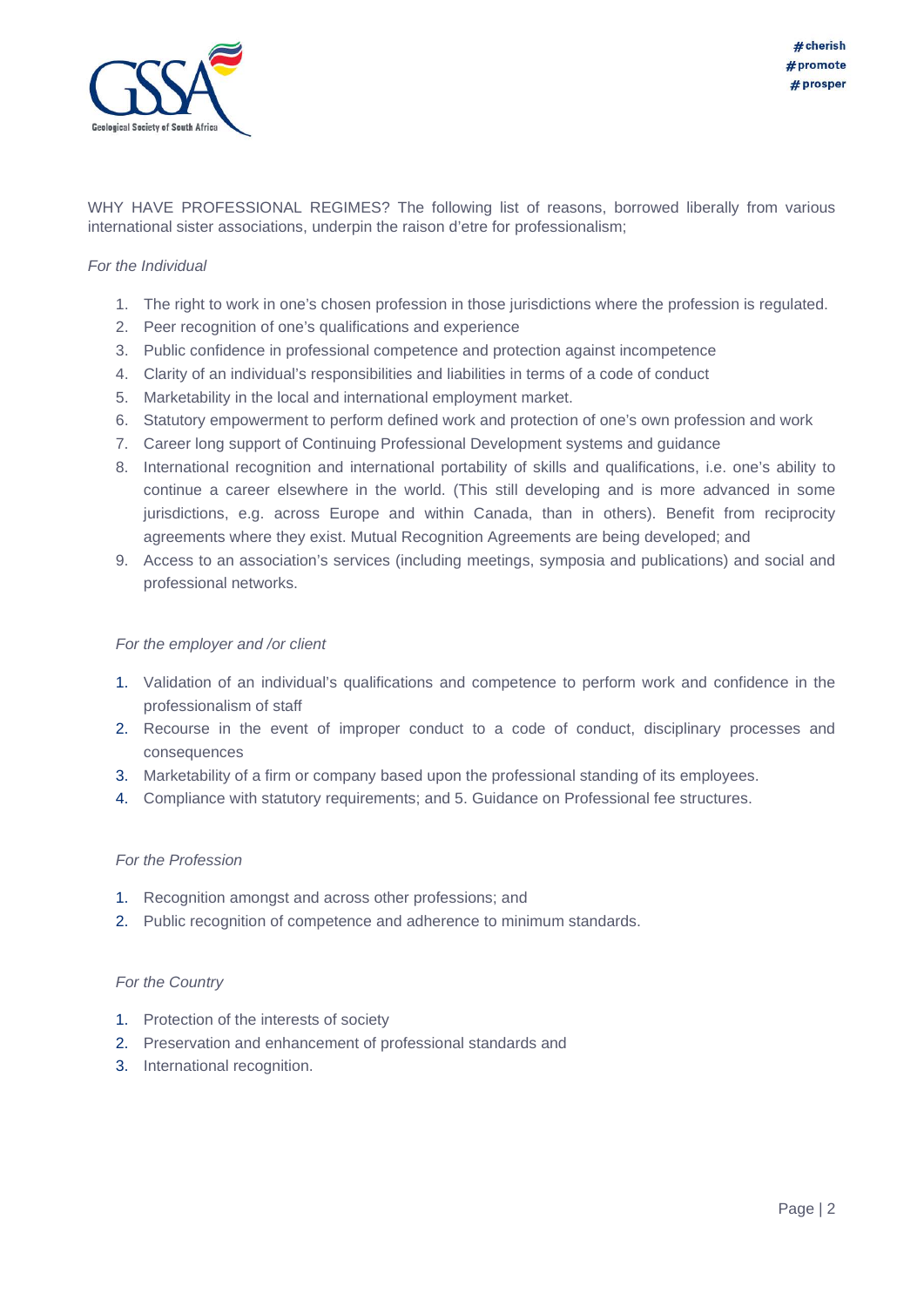

# **1. BENEFITS OF FORMAL PROFESSIONAL STATUS**

- 1. For your client or employer it is a source of independent validation that you are indeed what you say you are. In other words your qualifications have been validated and your track record is verifiable. But more importantly to you, your client can confirm that the bloke against whom you are competing for a contract is who he says he is (or not!). (Ask yourself - Would you give a contract to someone to build your house without first checking that they are indeed registered with an MBA or with the NHBRC? Would you go to a doctor who can't prove he is registered with the Medical and Dental Council?)
- 2. Consultation fees structures are set by SACNASP as an independent body and you may on an entirely reasonable basis set your fee structure appropriately. You have your benchmark.
- 3. The CPD system will provide you with a way of validating to a potential employer or client that you are indeed current in terms of training and development

# **2. THE GSSA AND PROFESSIONAL AFFAIRS**

Professional Affairs in South Africa is based on three fundamental concepts and obligations, namely Registration, Professional Norms and Continuing Professional Development (CPD), which have the express purpose to protect the public and the community and which are discussed below.

## **2.1. Registration**

In terms of the Natural Scientific Profession Act (27 of 2003) the South African Council of Natural Scientific Professions (SACNASP), the Act is the registering authority for all natural science professions including Geology and the Earth Sciences in South Africa. You may not practice as a geologist or an Earth Scientist in South Africa unless registered in terms of this Act of Parliament. More information on SACNASP can be obtained from SACNASP.

Essentially registration is the act of confirming one's qualifications and proving that they are indeed what you say or think they are. SACNASP carries out validation of an applicant's qualifications as part of the registration process, which makes it possible for potential employers and clients to know that a geologist is indeed qualified as claimed and capable of undertaking the work in hand. Registration helps to make geologists employable and gives clients and employers recourse to the law should unscrupulous individuals present themselves as being able to do work for which they are not qualified or competent. In this way registration protects the profession. The Act specifies minimum requirements for a Geology or Earth Science degree and provides suitable guidelines against which the individual may measure their qualification.

SACNASP includes GSSA members on its council, who are appointed by the Minister. The GSSA is a Voluntary Association of SACNASP, which is thereby tasked with certain responsibilities on behalf of Earth Scientists who register with SACNASP. These responsibilities include the setting up of the geology and earth sciences Continuing Development Points (CPD) system.

## **2.2. Professional Norms**

The conduct of the professional geologist is governed by a set of behavioural norms that are defined in terms of a Code of Ethics. By applying for and maintaining your membership you undertake to meet those norms and to submit yourself to a Complaints and Disciplinary procedure. It should be pointed out from the outset that the GSSA encourages all of its members who practise their profession within South Africa to register with SACNASP as required by law. SACNASP has a code of ethics and as such all GSSA members are held to that as well as the GSSA Code of Ethics. These are not in conflict with each other and adhere to the same principles.